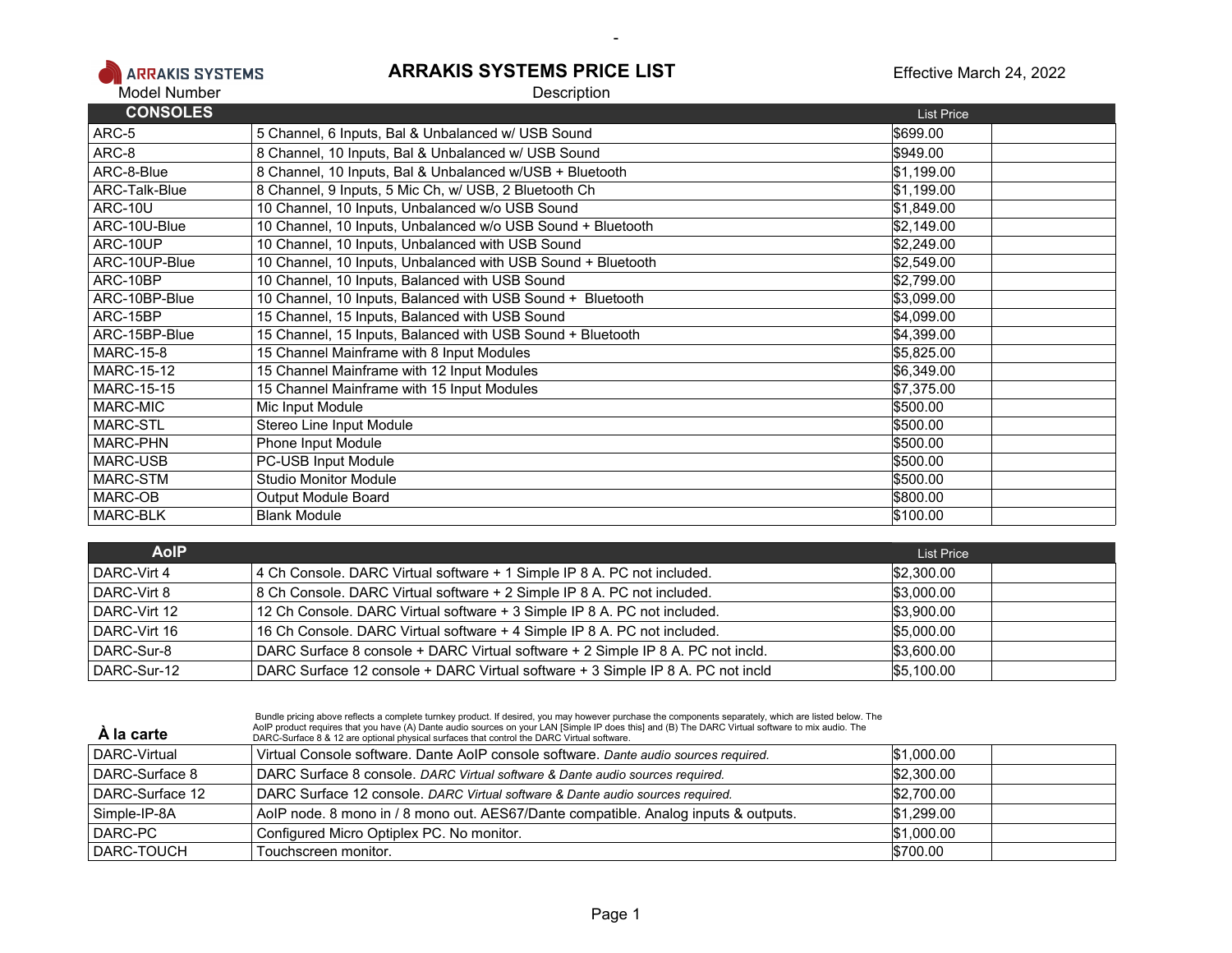| <b>AUTOMATION</b>    |                                                                                        | <b>List Price</b> |
|----------------------|----------------------------------------------------------------------------------------|-------------------|
| APEX-HARD DISK       | On-Air software. Harmony Sound Card. DHD-Tools. 1Yr support & updates.                 | \$2,699.00        |
| APEX-PLUS            | On-Air software. Bridge switcher. DHD-Tools. 1Yr support/updates                       | \$5,999.00        |
| APEX-CONNECT         | Automated Radio Program Download Software. 1 license.                                  | \$200.00          |
| DHD-TOOLS            | Auxiliary studio software for scheduling, reports and audio library management.        | \$250.00          |
| <b>DL-COMPUTER</b>   | Configured PC for automation software. Monitor not included.                           | \$1,099.00        |
| <b>DL-MONITOR</b>    | 24" HD Monitor.                                                                        | \$200.00          |
| DL-SSD               | 500GB Solid State Drive upgrade.                                                       | \$350.00          |
| DL-RAM               | 12GB of RAM (total)                                                                    | \$150.00          |
| <b>DL-HARDDRIVE</b>  | 1TB drive (total)                                                                      | \$150.00          |
| APEX-UPG             | Upgrade from DHD or Xtreme to APEX. Includes 1yr of support & updates.                 | \$2,500.00        |
| <b>DL-TRAIN</b>      | Onsite training. 3 day minimum, + travel expenses (food, travel, hotel).               | \$3,000.00        |
| DHD-AIR              | Digilink-HD-AIR. On-Air software. DHD-DAC. DHD-Tools. 1Yr support & updates.           | \$2,699.00        |
| DHD-COMPLETE         | Digilink-HD-Complete. On-Air software. Bridge switcher. DHD-Tools. 1Yr support/updates | \$5,999.00        |
| DX-COMPLT            | Xtreme automation workstation.                                                         | \$5,999.00        |
| <b>HARMONY SOUND</b> | Harmony Sound Card. 4 Audio Output - 1 Audio input Sound Card.                         | \$650.00          |
| NEWWAV-1             | New~Wave automation software                                                           | \$750.00          |
| APEX-CLOUD           | Cloud solutions. Remote Access, APEX Failsafe, Backup & APEX Connect package.          | \$1,000.00        |

-

## **MUSIC LIBRARIES**

| <b>MLC-001</b> | 50's & 60's Rock 'N' Roll                                                           | \$995.00 |  |
|----------------|-------------------------------------------------------------------------------------|----------|--|
| <b>MLC-002</b> | 40's, 50's & 60's Hits                                                              | \$995.00 |  |
| <b>MLC-003</b> | 60's Rock                                                                           | \$995.00 |  |
| <b>MLC-004</b> | 60's & 70's Country Hits                                                            | \$995.00 |  |
| <b>MLC-005</b> | 70's Top Hits                                                                       | \$995.00 |  |
| <b>MLC-006</b> | 70's Rock                                                                           | \$995.00 |  |
| <b>MLC-007</b> | 80's Country                                                                        | \$995.00 |  |
| <b>MLC-008</b> | 80's CHR & AC                                                                       | \$995.00 |  |
| <b>MLC-009</b> | 80's Pop                                                                            | \$995.00 |  |
| <b>MLC-010</b> | 90-95 Pop                                                                           | \$995.00 |  |
| <b>MLC-011</b> | 90-95 Country                                                                       | \$995.00 |  |
| <b>MLC-012</b> | Christmas                                                                           | \$995.00 |  |
| <b>MLC-013</b> | 80's & 90's Christian Hits                                                          | \$995.00 |  |
| <b>MLC-014</b> | 90's-2009 Christian Hits                                                            | \$995.00 |  |
| <b>MLC-015</b> | 60's, 70's & 80's Rock                                                              | \$995.00 |  |
| <b>MLC-016</b> | 70's-2000 Pop                                                                       | \$995.00 |  |
| <b>MLC-017</b> | 90's & 200 Rock                                                                     | \$995.00 |  |
| <b>MLC-018</b> | <b>World Music</b>                                                                  | \$995.00 |  |
| MLC-BNDL1      | Music Library bundle price, when purchased with APEX or New Wave automation. Qty 1. | \$250.00 |  |

| <b>PODCAST</b>                             | <b>Hardware &amp; Software</b>                                  | <b>Price</b><br>List l |  |
|--------------------------------------------|-----------------------------------------------------------------|------------------------|--|
| `^TOR<br><b>APEY</b><br>CRE<br>чA.<br>一二八一 | I Recorder-editor for Radio and Podcast Production.<br>license. | \$200.00               |  |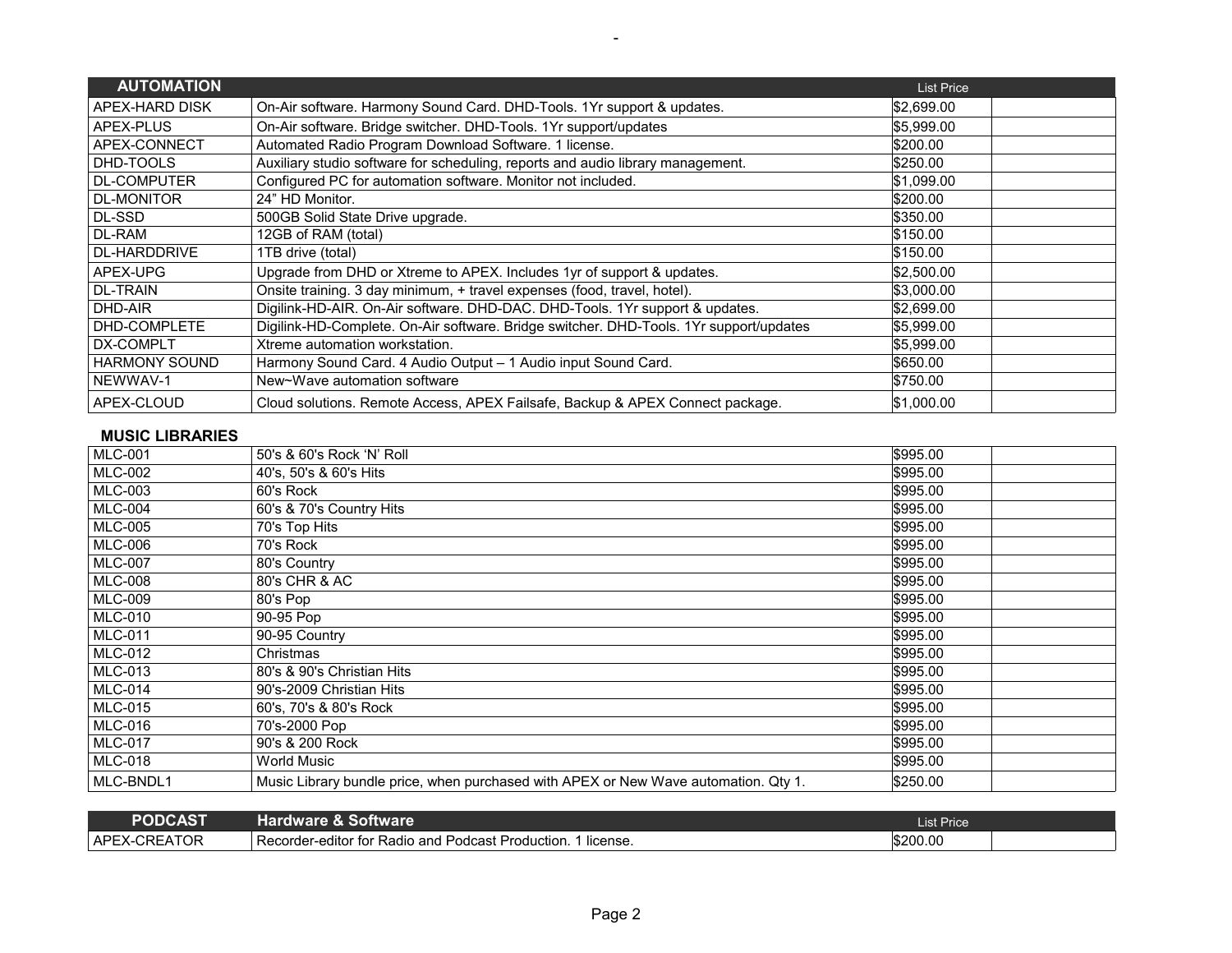| <b>BUNDLES</b> | <b>Consoles &amp; Automation</b>                                 | <b>List Price</b>      |
|----------------|------------------------------------------------------------------|------------------------|
| ARC-WAVE-12    | New~Wave automation software + ARC-5 console.                    | \$1,199.00             |
| ARC-WAVE-1     | New~Wave automation software + ARC-8 console.                    | \$1,449.00             |
| ARC-WAVE-10    | New~Wave automation software + ARC-8-Blue console.               | $\overline{$}1,699.00$ |
| ARC-WAVE-11    | New~Wave automation software + ARC-Talk-Blue console.            | \$1,699.00             |
| ARC-WAVE-2     | New~Wave automation software + ARC-10U console.                  | \$2,349.00             |
| ARC-WAVE-8     | New~Wave automation software + ARC-10U-Blue console.             | \$2,649.00             |
| ARC-WAVE-3     | New~Wave automation software + ARC-10UP console.                 | \$2,749.00             |
| ARC-WAVE-9     | New~Wave automation software + ARC-10UP-Blue console.            | \$3,049.00             |
| ARC-WAVE-4     | New~Wave automation software + ARC-10BP console.                 | \$3,299.00             |
| ARC-WAVE-5     | New~Wave automation software + ARC-10BP-Blue console.            | \$3,599.00             |
| ARC-WAVE-6     | New~Wave automation software + ARC-15BP console.                 | \$4,599.00             |
| ARC-WAVE-7     | New~Wave automation software + ARC-15BP-Blue console.            | \$4,899.00             |
| ARC-LITE-1     | New~Wave Lite software + ARC-8 console.                          | \$1,149.00             |
| ARC-LITE-10    | New~Wave Lite software + ARC-8-Blue console.                     | \$1,398.00             |
| ARC-LITE-11    | New~Wave Lite software + ARC-Talk-Blue console.                  | \$1,398.00             |
| ARC-LITE-2     | New~Wave Lite software + ARC-10U console.                        | \$2,048.00             |
| ARC-LITE-8     | New~Wave Lite software + ARC-10U-Blue console.                   | \$2,348.00             |
| ARC-LITE-3     | New~Wave Lite software + ARC-10UP console.                       | \$2,448.00             |
| ARC-LITE-9     | New~Wave Lite software + ARC-10UP-Blue console.                  | \$2,748.00             |
| ARC-LITE-4     | New~Wave Lite software + ARC-10BP console.                       | \$2.998.00             |
| ARC-LITE-5     | New~Wave Lite software + ARC-10BP-Blue console.                  | \$3,298.00             |
| ARC-LITE-6     | New~Wave Lite software + ARC-15BP console.                       | \$4,298.00             |
| ARC-LITE-7     | New~Wave Lite software + ARC-15BP-Blue console.                  | \$4,598.00             |
| M-WAVE-1       | New~Wave automation software + 1 Music Library.                  | \$1,000.00             |
| M-WAVE-2       | New~Wave automation software + 3 Music Libraries.                | \$1,250.00             |
| M-LITE-1       | New~Wave Lite software + 1 Music Library.                        | \$649.00               |
| M-LITE-2       | New~Wave Lite software + 3 Music Libraries.                      | \$899.00               |
| ARC-WAVE-1-M2  | New~Wave automation + ARC-8 console + 3 Music Libraries.         | \$1,899.00             |
| ARC-WAVE-10-M2 | New~Wave automation + ARC-8-blue console + 3 Music Libraries.    | \$2,149.00             |
| ARC-WAVE-11-M2 | New~Wave automation + ARC-Talk-blue console + 3 Music Libraries. | \$2,149.00             |
| ARC-WAVE-2-M2  | New~Wave automation + ARC-10U console + 3 Music Libraries.       | \$2,749.00             |
| ARC-WAVE-8-M2  | New~Wave automation + ARC-10U-blue console + 3 Music Libraries.  | \$3,049.00             |
| ARC-WAVE-3-M2  | New~Wave automation + ARC-10UP console + 3 Music Libraries.      | \$3,149.00             |
| ARC-WAVE-9-M2  | New~Wave automation + ARC-10UP-blue console + 3 Music Libraries. | \$3,449.00             |
| ARC-WAVE-4-M2  | New~Wave automation + ARC-10BP console + 3 Music Libraries.      | \$3,699.00             |
| ARC-WAVE-5-M2  | New~Wave automation + ARC-10BP-blue console + 3 Music Libraries. | \$3,999.00             |
| ARC-WAVE-6-M2  | New~Wave automation + ARC-15BP console + 3 Music Libraries.      | \$4,899.00             |
| ARC-WAVE-7-M2  | New~Wave automation + ARC-15BP-blue console + 3 Music Libraries. | \$5,199.00             |

-